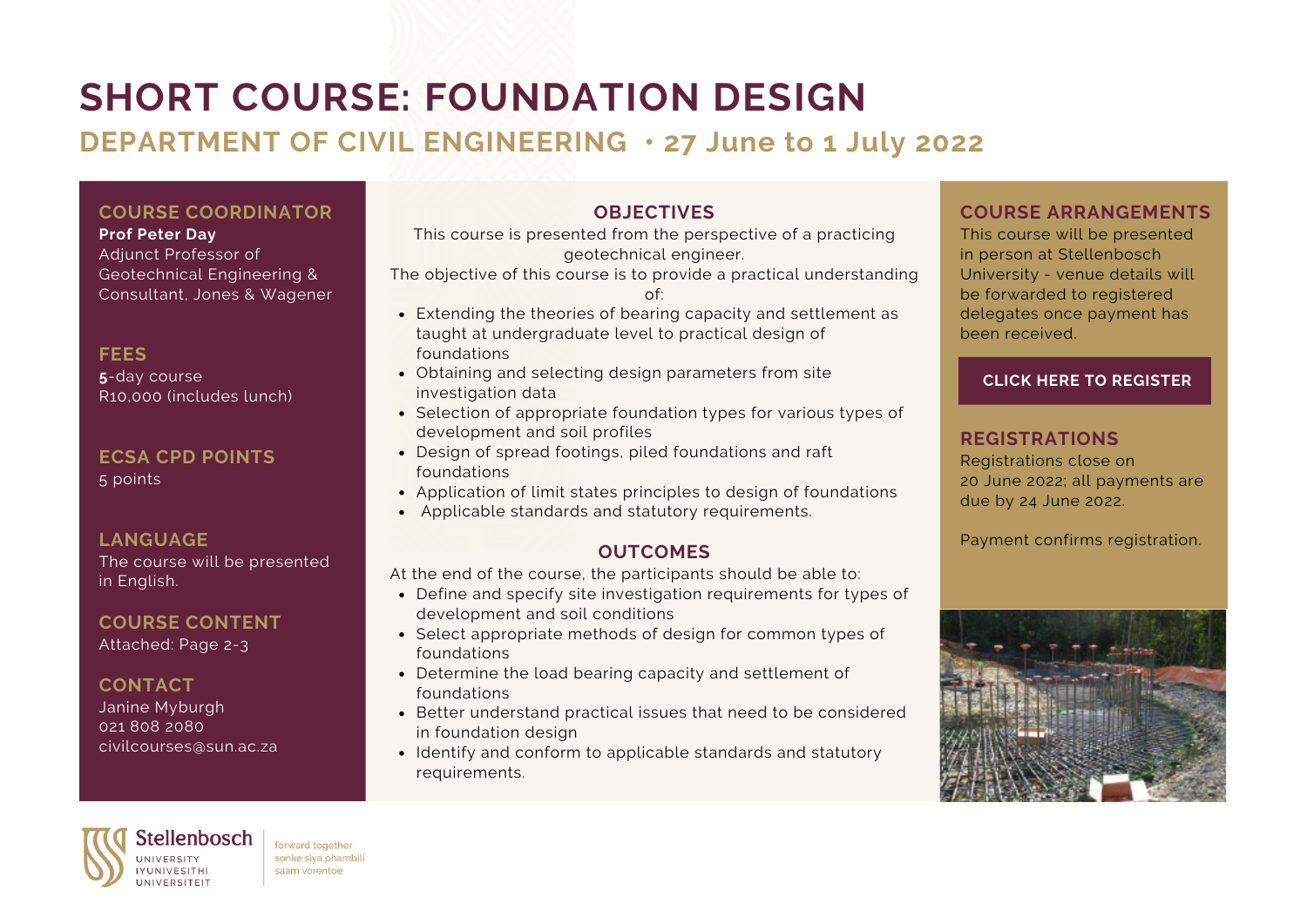# **Course Content**

| <b>Topic</b>               | Subject matter                                                        |
|----------------------------|-----------------------------------------------------------------------|
| <b>Foundation Types</b>    | Types of foundations in common use in South Africa                    |
|                            | <b>Spread footings</b>                                                |
|                            | Various types of piled foundations                                    |
|                            | <b>Raft foundations</b><br>$\bullet$                                  |
|                            | Selection of appropriate foundation types for various                 |
|                            | developments and soil profiles                                        |
| Site Investigation and     | Soil, rock and groundwater                                            |
| <b>Soil Properties</b>     | <b>Typical South African soil profile</b>                             |
|                            | Soil types and characteristics<br>٠                                   |
|                            | Effect of climate on soils and rocks<br>$\bullet$                     |
|                            | Description of soil profiles<br>$\bullet$                             |
|                            | Problem soil types and their distribution<br>۰                        |
|                            | Significance of water table and fluctuations thereof.<br>$\bullet$    |
|                            | Site investigation                                                    |
|                            | Common methods of investigation                                       |
|                            | Soil sampling for laboratory testing<br>$\bullet$                     |
|                            | Common in-situ testing methods and their limitations<br>$\bullet$     |
|                            | Other field tests.                                                    |
|                            | Determination of soil properties                                      |
|                            | Soil properties relevant to various ground and<br>$\bullet$           |
|                            | foundation types                                                      |
|                            | Soil classification tests                                             |
|                            | Soil characterisation tests<br>$\bullet$                              |
|                            | Soil and rock strength<br>$\bullet$                                   |
|                            | Soil and rock compressibility.<br>$\bullet$                           |
|                            | Statutory requirements and applicable standards                       |
|                            | Housing projects (NHBRC and National Building                         |
|                            | <b>Regulations</b> )                                                  |
|                            | Dolomites                                                             |
|                            | <b>National standards</b>                                             |
|                            | Other standards.                                                      |
|                            | Reference material                                                    |
|                            | Maps and other resources                                              |
|                            | <b>CGS</b> database                                                   |
|                            | <b>Essential references</b>                                           |
| <b>Analysis and Design</b> | Design approaches (WLD and LSD)                                       |
| of Spread Footings         | Bearing capacity of shallow foundations                               |
|                            | Review of design methods for drained and undrained                    |
|                            | soils                                                                 |
|                            | Influence factors (shape, depth, load inclination, etc.)<br>$\bullet$ |
|                            | Load eccentricity<br>$\bullet$                                        |
|                            | Factors of safety for WLD<br>۰                                        |
|                            | Determination of design parameters<br>$\bullet$                       |
|                            | Factors affecting bearing capacity<br>$\bullet$                       |
|                            | Design examples using WSD and LSD<br>$\bullet$                        |
|                            | Settlement of spread footings                                         |